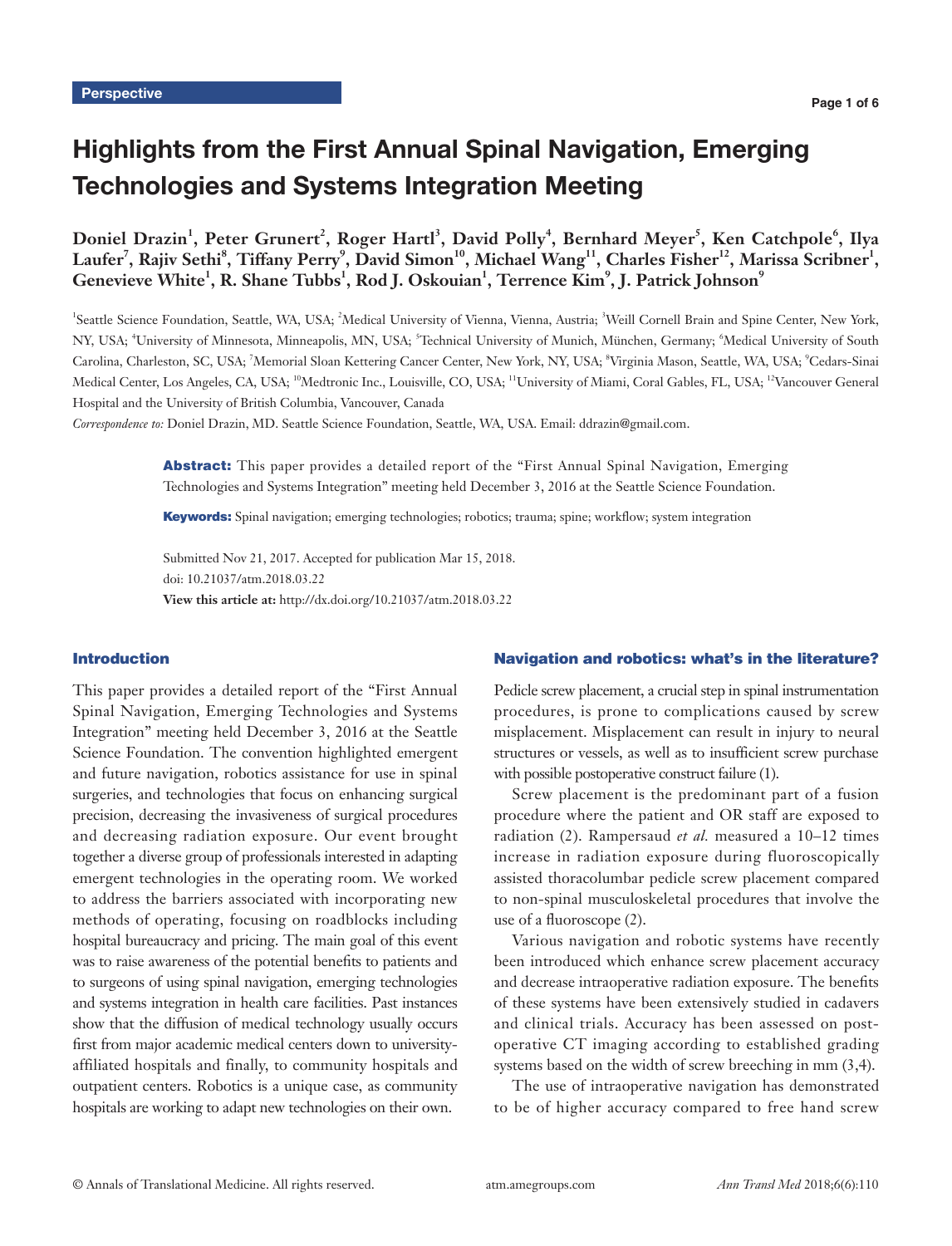placement in multiple studies (5-7). Higher accuracy also demonstrated to significantly reduce revision rates for misplaced screws according to a meta-analysis by Fichtner *et al.* (8). This was confirmed in a recently published study using the American College of Surgeons National Surgical Quality Improvement Program (ACS-NSQIP) database. This study demonstrated fewer adverse events in patients undergoing spinal fusion when computer assisted surgery was used (9). The benefit of navigation systems is specifically pronounced in the thoracic spine (95.5% *vs.* 79.0% acceptable screw placement) and in scoliotic deformities (10). The least benefit might be expected in single level lumbar fusions (6,11). Boon Tow *et al.* demonstrated no improvement in accuracy in single level degenerative listhesis procedures (11).

Regarding the preference for intraoperative imaging when using navigation systems, a meta-analysis found higher accuracy when intraoperative CT imaging or 3D fluoroscopy was used compared to 2D fluoroscopy based systems (10). To our knowledge, intraoperative CT imaging (O-arm) has not been compared to 3D fluoroscopy based systems yet.

The use of navigation results in significantly less radiation exposure to the surgeon and OR staff (12). However, when intraoperative CT is used, there is an increased radiation exposure for the patient (12) when compared to the use of fluoroscopic imaging.

Recently, Joseph *et al.* published a review paper on robotics which confirmed the aforementioned results on the use of navigation systems (13). Robotic systems evenly allow for higher accuracy and reduced radiation exposure when compared to free hand pedicle screw placement. Compared to navigation systems, a benefit of robotic systems is their potential of being more time efficient, as the ideal trajectory is set by the robot and not manually (14). To our knowledge as of now, no study compared the use of navigation systems to robotic systems in terms of screw accuracy and patient safety.

## Economical standpoint

In today's day and age, it is impossible to overview the technological progress in medicine. Specifically in spine surgery, there is continuous development of new implantation devices, visualization systems and more recently, navigation and robotic systems.

At our annual meeting, Dr. David Simon cautioned surgeons to carefully choose what new technology to invest in. "Clinical value alone does not suffice; the device must have economic value as well."

# *This brings up the question: is investing in spinal navigation worth it?*

The measure of effectiveness is hard to define from an economic standpoint, given the difficulty associated with assigning qualitative measurements. Currently, the primary measurement of efficiency is the number of reoperations for a misplaced screw done within one year, and the secondary measure includes the adverse event rate, surgical time, and length of stay. Dr. Charles Fisher reported on his study (15) which analyzed cost-effectiveness of intraoperative CT based navigation systems. The authors concluded that this technology is economically justified, predominantly due to the reduction of reoperation rates due to higher screw placement accuracy (15). They calculated a costeffectiveness ratio of \$15,962 USD (\$12,618 CAD) per reoperation that was prevented in patients undergoing fusion procedures. However, according to their calculation, spinal navigation is only cost-effective if more than 254 spinal instrumentation procedures are performed at a health care facility per year. Thus, this technology is financially most beneficial in high volume centers.

In addition to more accurate pedicle screw placement which will potentially lower the reoperation rate, there are other possible economic advantages of computer assisted surgery. Less surgical time and the elimination of intraoperative monitoring and post-operative imaging also need to be considered.

It is noteworthy that the cost-effectiveness of robotics and navigation systems is not universally applicable to each institution. An individual hospital can perform its own cost-effectiveness calculation as applies to factors at their own institution like patient volume, accuracy related complication rates and surgical experience. Based on their individualized cost-effectiveness ratio, a hospital can then make a more educated decision about whether an investment in spinal navigation will provide an economic benefit to them.

In this regard, Dr. J. Patrick Johnson mentioned an important factor regarding the motivation of surgeons in a facility to adapt new technologies, despite the learning curve associated with it. Expensive surgical tools might need to be used by a majority of surgical staff to become cost-effective.

## Learning curve

Dr. Meyer spoke about the learning curve associated with spinal navigation. His group published their experience after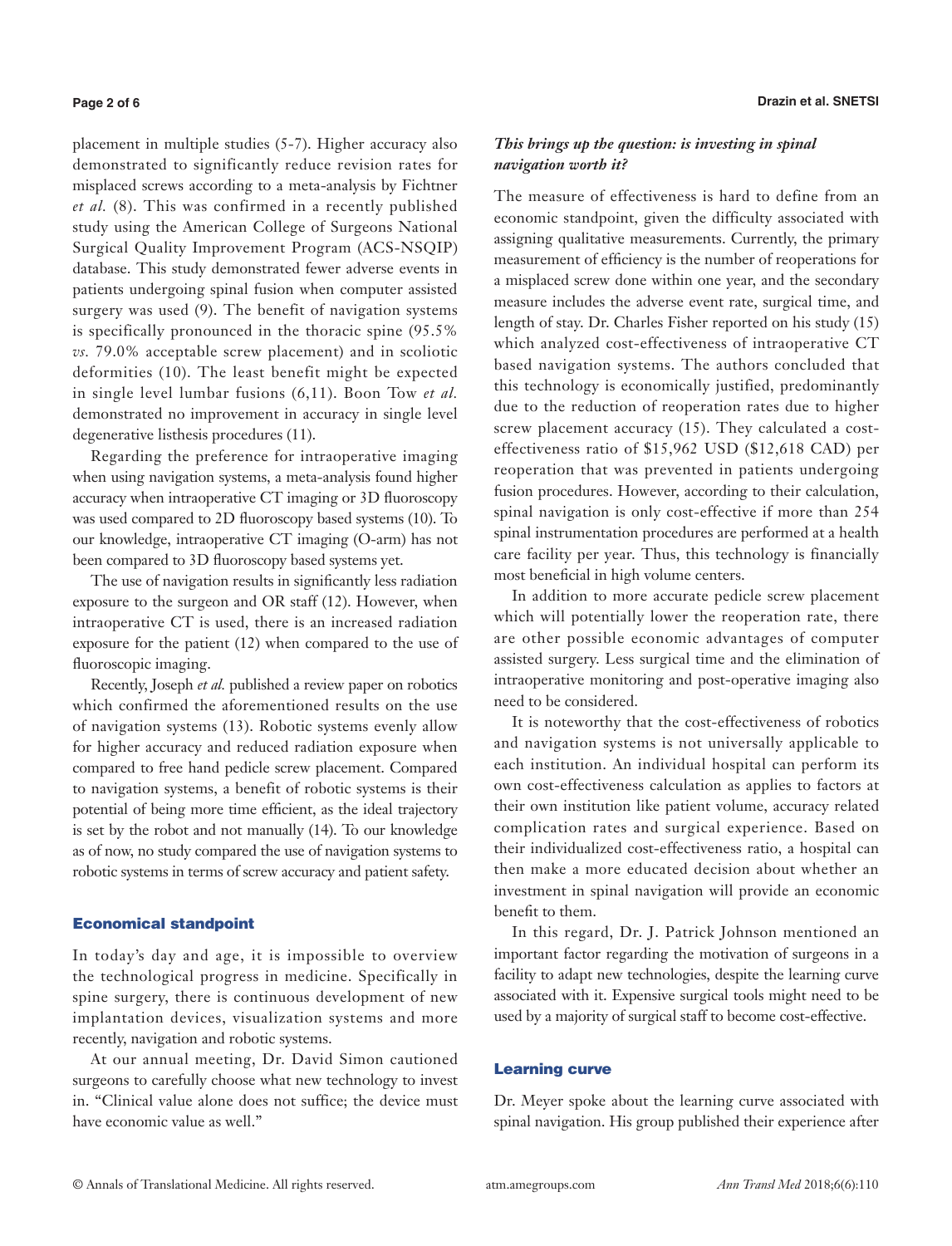#### **Annals of Translational Medicine, Vol 6, No 6 March 2018 Page 3 of 6**

introducing navigation into their clinical practice. They demonstrated significant learning effects with a reduction of 3D scan time and pedicle screw insertion time as well as an improved screw placement accuracy in an 18-month period (16). According to Dr. Meyer's opinion, easy controllable cases should be performed at the beginning before moving on to more high-performance concepts and operations. He also noted that anatomy comprehension is crucial; image guidance should be utilized in areas where visualization would enhance surgical outcome. For instance, in cases where you only have one good chance to perform a successful operation- i.e., complex revisions, pelvic fixations with long fusions, osteotomies, wound infections or highrisk cases including: operations lacking identifiable posterior anatomy, involving small pedicles, concerning distorted spinal curvature, or dealing with poor bone quality. Image guidance allows for custom trajectories, but it is notable that there are limitations to the universality of navigation. Image guidance cannot be used in every operation but it is beneficial in cases involving: far lateral discs, craniovertebral junction, C1–2 lateral mass and pedicle screws, anterior cervical, transoral, cervical thoracic junction, posterior thoracic, open transthoracic, thoracic endoscopic, thoracolumbar junction, lumbar pedicle screws, lumbosacral junction, sacrum and pelvis.

# Pearls and pitfalls

David Polly analyzed the pearls and pitfalls of robotics in minimally invasive surgery (MIS). Navigation tends to be favored in the thoracic and lumbar spine, as it decreases perforation risk and blood loss without any apparent change in operable time or complication rate. Use of navigation requires a capital investment, but when used for pedicle screw placement, it permits better biomechanical control and spinal deformity correction leading to lower rates of reoperation. Polly contrasted navigation and free-hand, finding the malpositioning of screws when placed freehand (without navigational aids) to be most often medial; he believes medial deviations to be more problematic than lateral deviations associated with malpositioning of screws with navigation. Specially, David Polly stated that surgeons who used navigation removed or repositioned their screws 0.6% of the time, while surgeons who did not use navigation removed or repositioned their screws 4.9% of the time.

Conversely, the pitfalls linked to navigation included increased radiation exposure to the patient, frame bang/ dislodgement, intersegmental motion, instrument deformation, system errors, ability to find the source of error causation. Polly also noted the learning curve, which he denoted to be trivial (or negligible) after placement of 80 pedicle screws in non-deformity cases. One meta-analysis suggested increased operation time, but this was found to be experience-based rather than a literature-based source of error with navigation.

## Total navigation

Dr. Hartl mentioned the concept of "total navigation" which he incorporated into his daily practice since using intraoperative CT based navigation. It describes that all essential steps, starting with level localization and skin incision to screw/cage placement, tube insertion and lastly decompression/tumor removal, are done using image guidance. This allows maximal precision for each step and helps to avoid complication. Specifically for MIS procedures when anatomical orientation is limited, the concept of "total navigation" becomes very useful. According to Dr. Hartl, the advantages of total navigation are the elimination of radiation exposure to the OR staff, improved workflow, image quality and accuracy. Two further important advantages are the elimination of K-wires by using a navigated drill guide and the reduction of wrong level surgery, especially in the thoracic spine. The latter is attributed to the possibility to merge preoperative MR images with intraoperative CT scans.

The negatives Dr. Hartl linked to "total navigation" covered the associated learning curve, which can potentially increase time in the OR, interrupt surgical flow, and come with a time investment and commitment. Also mentioned were the upfront costs, lack of data supporting clinical benefit, line-of-sight limitations and the inability to use in lateral lumbar interbody fusion (XLIF) or oblique lumbar interbody fusion (OLIF) as the imaging would have to be updated for every cage placement.

# *Pros and cons of spinal navigation*

By now, it should be clear that spinal navigation has pros and cons. Although it simultaneously increases accuracy and decreases radiation, these advantages do come at a cost. That cost is a steep learning curve. Because of this, some surgeons opt for using fluoro as opposed to computerassisted surgery (CAS). Dr. Meyer and his colleagues are perfect examples of this. They prefer fluoro with thoracic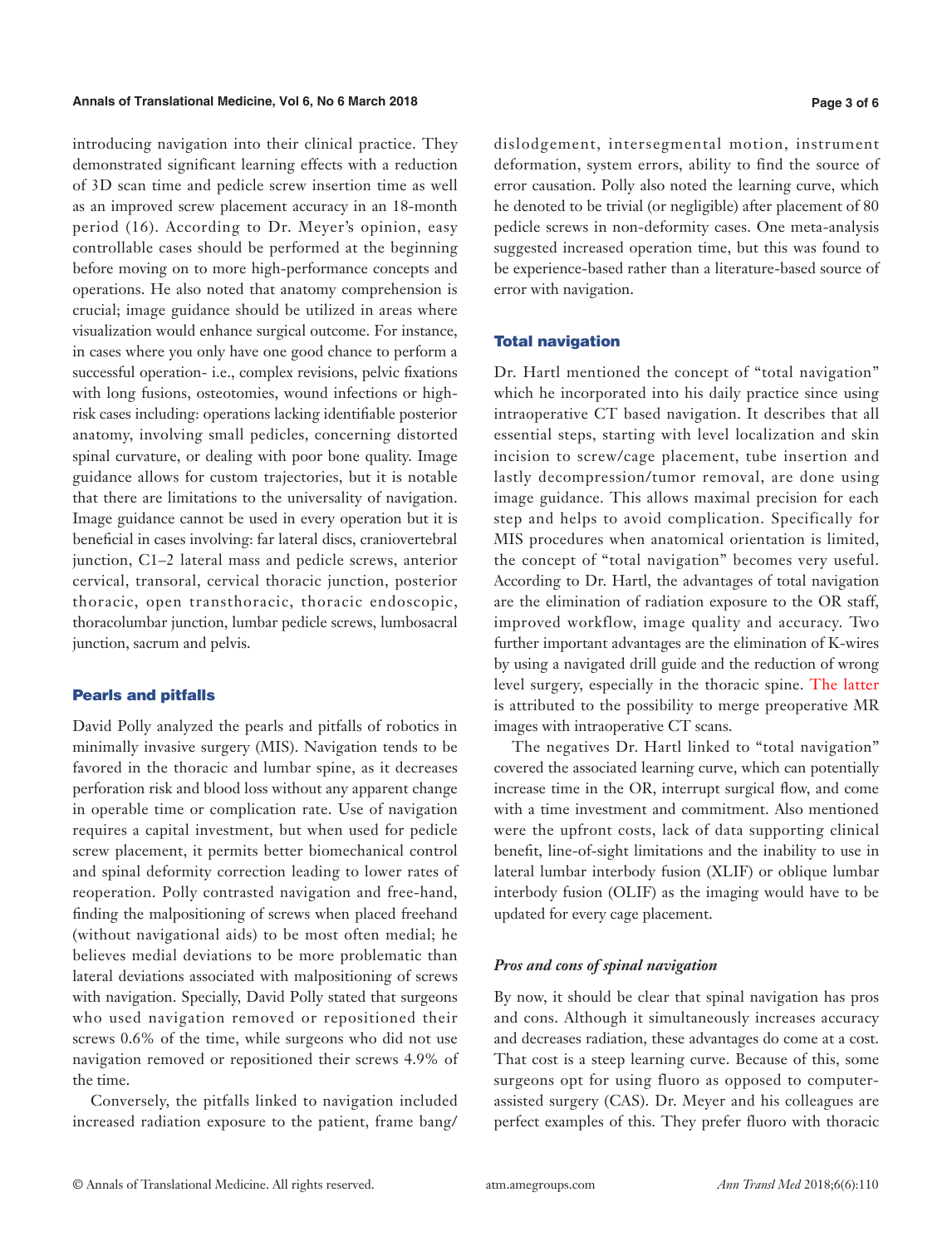#### **Page 4 of 6**

and lumbar spinal procedures. However, they do use navigation when placing pedicle screws in the cervical spine or upper thoracic spine. In Dr. Meyer's opinion, the machinery interferes with line-of-sight in the OR, thus giving the wrong position and subsequently decreasing accuracy. But the line-of-sight is not the only limiting factor decreasing accuracy. The associated learning curve also plays a role. Dr. Meyer and his colleagues found that in one year's time, the learning curve for CAS equates to that of the free hand learning curve in regards to accuracy and time spent scanning and placing the screw. It is notable that in order for accuracy to increase, frequency of use must increase. One must work with the technology frequently and not just on select cases, as confidence and comfortability usually increase proportionally to that of use.

Studies have shown navigation to be associated with decreased pedicle screw insertion time and increased accuracy with respect to positioning. This is not to say that revisions never occur. Screw revisions still happen intraoperatively and postoperatively. But, Meyer attributes them to extenuating factors, including patient obesity which results in unclear imaging. Alternatively, the necessity of revision can be attributed to system malfunction. Overall, 3D showed a reduction in revision surgery with regard to acceptable screws.

The two ultimate goals of spinal navigation are (I) an increase in patient safety and (II) an improvement to the surgeon's vision, thus, improving accuracy and efficiency leading to better surgical outcomes.

# Trauma

In spine trauma navigation, there are five specific considerations to do and not to do. The first and most important is table height and positioning. Spatial orientation cannot be altered after the intraoperative CT scans are taken. Second, make sure to leave the self-retaining retractors in during scanning since the metal scatter will not affect image capture. Third, reduce the respiratory volumes by 30% in order to reduce chest wall excursions. Fourth, make screw holes before performing the decompression because the lateral mass screws can interfere with central decompression. Finally, begin with the most distal screw because in trauma, accuracy tends to decrease with time and distance. This decline in accuracy is independent of what the surgeon is doing. The key consideration in doing all of these things before instrumentation is an effort to aide in overall accuracy.

In cervical spine trauma navigation, many prefer Jackson

over Skytron tables that place the chest bolster where the clavicle is and where the chin is almost touching the chest pad. This stabilizes both the C-T junction, and the majority of the cervical spine. Additionally, reference frames matter, and spinous process clamps are widely used as a reference. However, in the mid-cervical spine, there tends to be no clear spinous process clamp. Thus, you can use pediclebased reference arcs as in deformity since they not only rigidly hold the spine, but also provide a good reference frame. It is of note that in the cervical spine you do not have a C2 spinous process to clamp on so the Mayfield frame becomes extremely helpful.

## Cancer therapy

The three pillars to cancer therapy make it a multidisciplinary approach: systemic therapy, radiation therapy and surgery. Using navigation for accurate tumor resection margins has already been noted. There are five main goals associated with its use: local tumor control, preservation or resurrection of neurologic function, maintaining stability of the spine, pain control, and palliation (metastatic) *vs.* cure (primary). Palliation is not a cure considering it is only taking care of a local problem; thus, we can cure primary tumors if the operation is optimal and the entire tumor is removed. In all, spinal navigation takes on a prominent role and facilitates: tumor margin definition, the extent of decompression, stabilization, tumor ablation and radiation.

# Systems integration

In addition, the course included a section on systems integration. New technology, such as spinal navigation, is a multi-systems and multi-team technology. Thus, it requires proficiency of all team members involved. The analogy is that of a pit stop model in race car driving. There needs to be a dedicated team that is proficient for it to succeed the right way, every time.

Operative work flow has become an important issue for spinal procedures especially for long segment fusions. Introducing navigation systems or robotics requires significant changes in established work flows, often adding steps such as multi-stage registration to the procedure. This might present a burden when introducing navigation systems or robotics into clinical practice.

Dr. Ken Catchpole is the chair of the section on systems integration. He introduced the concepts of human factors and system integrations in spinal surgery. He defined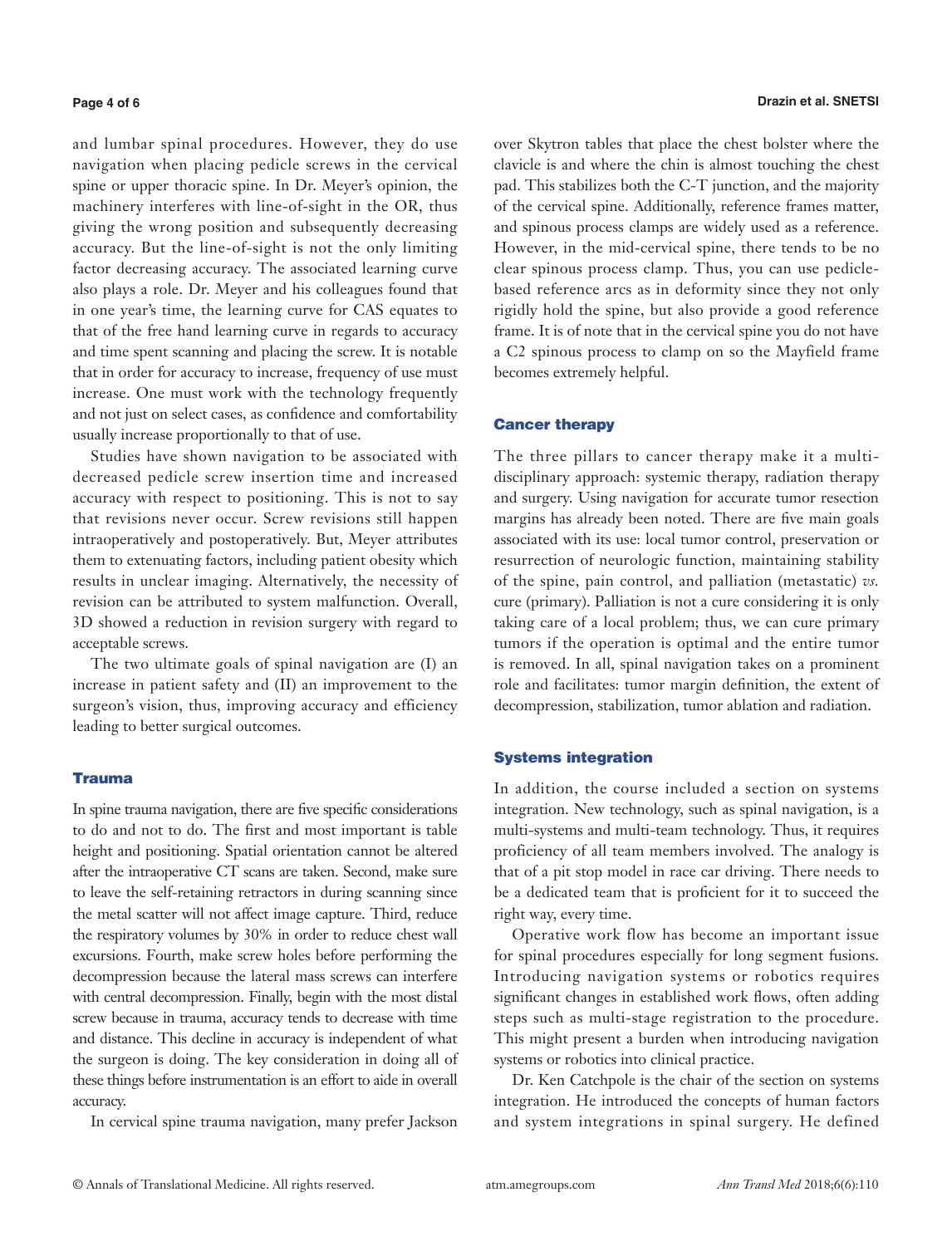## **Annals of Translational Medicine, Vol 6, No 6 March 2018 Page 5 of 6**

human factors as the scientific discipline that studies all aspects of the way humans relate to the world around them, with the aim of optimizing performance, safety, costs and adoption of new technology. Essentially, it is why humans do what they do and how they can get better at doing it. He discussed that poor designs can cause errors and automation can increase workload.

Dr. Doniel Drazin reviewed a human factors analysis which showed that surgeon expertise decreases flow disruptions. Questions, such as when do flow disruptions happen and what causes them, were answered. Dr. Drazin explained that flow disruptions occur mostly during screw placement. One single disruption in the workflow can result in a snowball effect, with cumulative disruptions leading to potential surgical mistakes and increased OR time. To adapt new technologies, particularly imageguided spinal surgeries, teams must acquire proficiency together to prevent mistakes and miscommunications. For example, some hospitals will send their scrub technicians to navigation courses to get training in how to use the technology.

The last speaker of this section was Dr. Rajiv Sethi. He has published on the role of the Toyota Production System to spine surgery. He posited that it would theoretically decrease waste of motion, transportation, overproduction, surgery times, and processing. Improving surgical outcomes requires three main things: carefully selecting patients, removing the fee for service incentives to better empower health care providers, and rewards for better care. Selecting which technologies to adapt is complicated and must be carefully considered; each one has a distinctive learning curve that must be overcome by each member of the team.

# **Conclusions**

The "First Annual Spinal Navigation, Emerging Technologies and Systems Integration" brought together a panel of highly qualified speakers and a diverse group of professionals interested in learning about spinal navigation, robotics in spinal surgery, new technologies and systems integration in the operating room and in healthcare. The speakers and subsequent open discussions raised awareness that navigation and emerging technologies have the potential to benefit patients and surgeons by enhancing surgical accuracy, reducing the reoperation rates, and decreasing radiation exposure to the OR staff. High acquisition and maintenance costs can be offset by the equally high reoperation costs, and can provide dramatic cost-effectiveness, especially for high-volume centers. Everyone in attendance participated and helped make the conference a success for all attendees and speakers.

#### Acknowledgements

None.

# Footnote

*Conflicts of Interest*: The authors have no conflicts of interest to declare.

## **References**

- 1. Lonstein JE, Denis F, Perra JH, et al. Complications associated with pedicle screws. J Bone Joint Surg Am 1999;81:1519-28.
- 2. Rampersaud YR, Foley KT, Shen AC, et al. Radiation exposure to the spine surgeon during fluoroscopically assisted pedicle screw insertion. Spine (Phila Pa 1976) 2000;25:2637-45.
- 3. Learch TJ, Massie JB, Pathria MN, et al. Assessment of pedicle screw placement utilizing conventional radiography and computed tomography: a proposed systematic approach to improve accuracy of interpretation. Spine (Phila Pa 1976) 2004;29:767-73.
- 4. Gertzbein SD, Robbins SE. Accuracy of pedicular screw placement in vivo. Spine (Phila Pa 1976) 1990;15:11-4.
- 5. Gelalis ID, Paschos NK, Pakos EE, et al. Accuracy of pedicle screw placement: a systematic review of prospective in vivo studies comparing free hand, fluoroscopy guidance and navigation techniques. Eur Spine J 2012;21:247-55.
- 6. Waschke A, Walter J, Duenisch P, et al. CT-navigation versus fluoroscopy-guided placement of pedicle screws at the thoracolumbar spine: single center experience of 4,500 screws. Eur Spine J 2013;22:654-60.
- 7. Shin BJ, James AR, Njoku IU, et al. Pedicle screw navigation: a systematic review and meta-analysis of perforation risk for computer-navigated versus freehand insertion. J Neurosurg Spine 2012;17:113-22.
- 8. Fichtner J, Hofmann N, Rienmüller A, et al. Revision Rate of Misplaced Pedicle Screws of the Thoracolumbar Spine-Comparison of Three-Dimensional Fluoroscopy Navigation with Freehand Placement: A Systematic Analysis and Review of the Literature. World Neurosurg 2018;109:e24-e32.
- 9. Nooh A, Aoude A, Fortin M, et al. Use of Computer